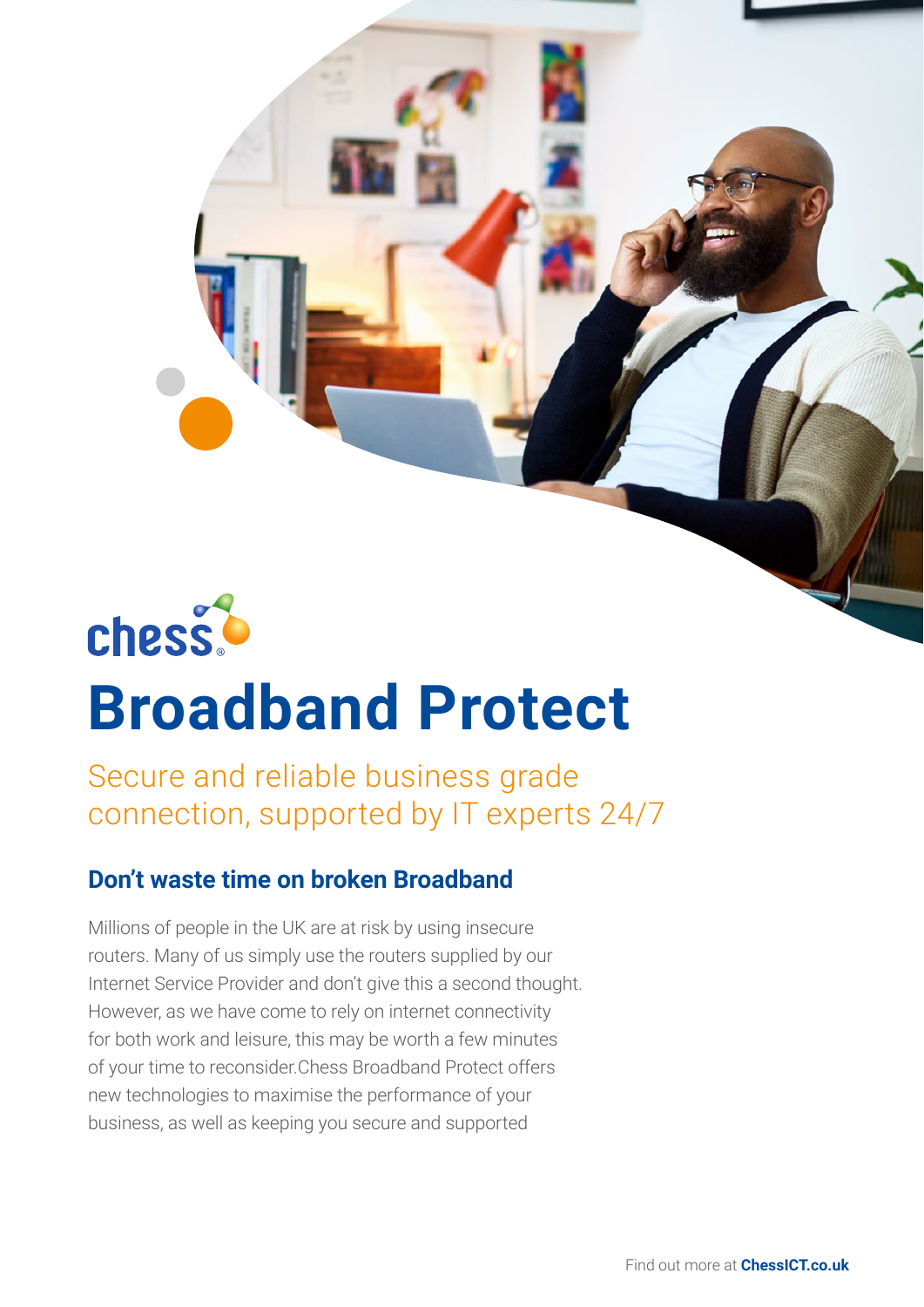# **Key Benefits of Broadband Protect**



Always Connected and Secure



Round the Clock Support



Better Brand Protection



Maximise your Business Performance

# **What's Included**



#### **Technicolor DGA4134 Router**

Equipped with the latest Wi-Fi 6 technology, the DGA4134 performs better in a multi-user environment with an improved battery lifetime.



## **WiFi-6 Technology**

Wi-Fi 6 increases your signal to accommodate more devices and allow better sharing of the wireless channel, with reduced interference between neighbouring routers.



# **WiFi-6 Support**

Equipped with the latest Wi-Fi 6 technology, the DGA4134 performs better in a multi-user environment with an improved battery lifetime.



## **Management and Monitoring**

We use state of the art software platforms to manage and monitor your connection. Ensuring your device is always up to date to maximise it's performance and security.



## **Latest Secure Firmware**

Our Technology Refresh ensures your router is always current and supported, with the latest firmware updates applied direct to your device.



## **Hardened Router**

The Broadband Protect router has been security assured by Chess' expert penetration testers.



# **24/7 Support**

Our UK-Based support team is on hand 24 hours a day to help you with your connection, making sure your business can always be productive anywhere anytime.

#### **Yearly Vulnerability Assessment**

Vulnerability Assessment gives you an understanding of your security posture and it's a quick, cost effective way to identify and focus on areas that can be fixed easily.

#### **Free Annual Security Consultation**

Free 30-minute security consultation. Speak to an impartial consultant and get answers to the questions that keep you up at night.